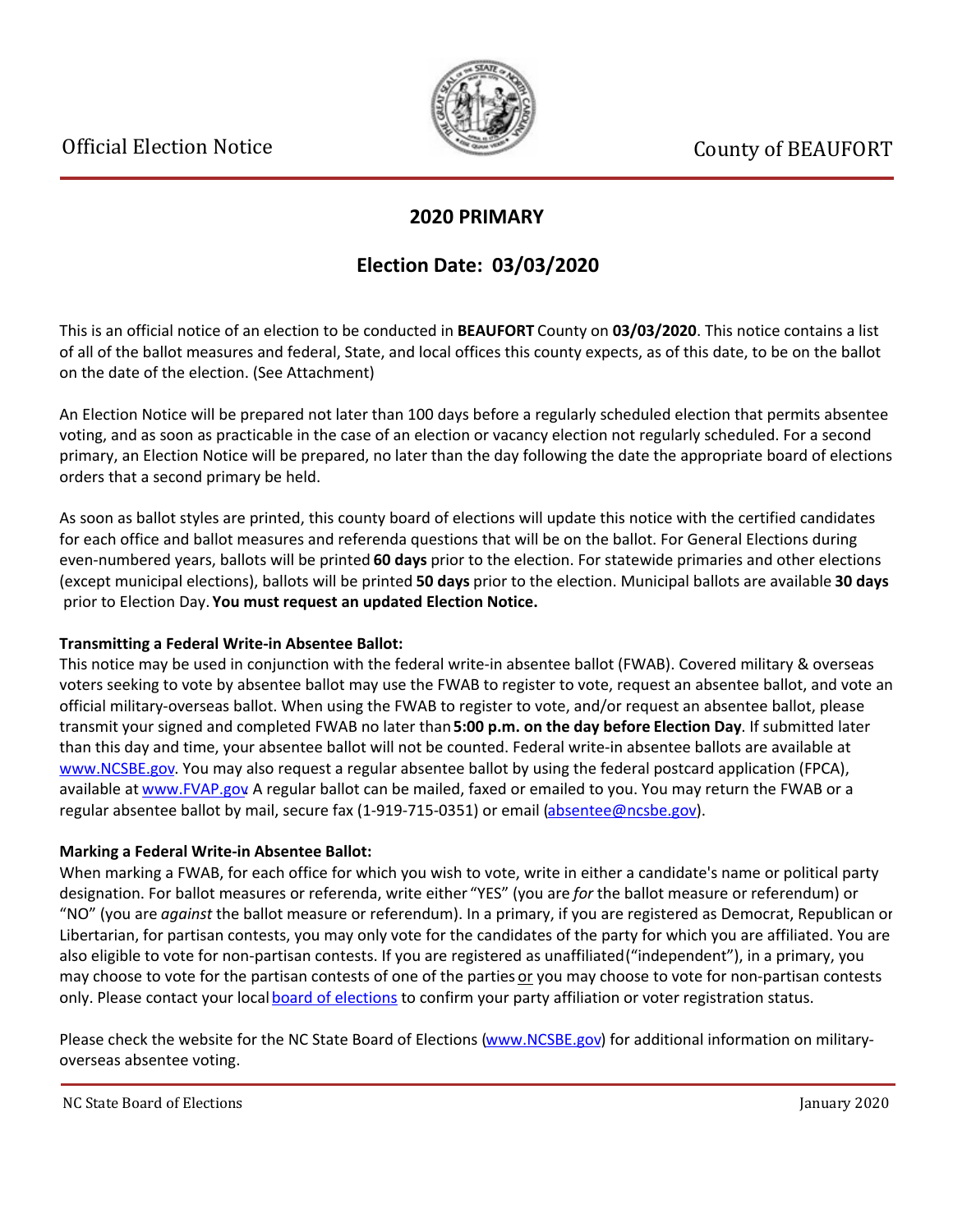# **Election Notice Of Contests and Referenda BEAUFORT BOARD OF ELECTIONS (03/03/2020)**

#### **BEAUFORT BOARD OF ELECTIONS (03/03/2020)**

| <b>CANDIDATE NAME</b>          | <b>NAME ON BALLOT</b> | <b>PARTY</b> |
|--------------------------------|-----------------------|--------------|
| <b>PRESIDENTIAL PREFERENCE</b> |                       |              |
| <b>DON BLANKENSHIP</b>         | Don Blankenship       | <b>CST</b>   |
| <b>CHARLES KRAUT</b>           | <b>Charles Kraut</b>  | <b>CST</b>   |
| NO PREFERENCE                  | No Preference         | <b>CST</b>   |
| <b>DEVAL PATRICK</b>           | <b>Deval Patrick</b>  | <b>DEM</b>   |
| <b>BERNIE SANDERS</b>          | <b>Bernie Sanders</b> | <b>DEM</b>   |
| <b>TOM STEYER</b>              | Tom Steyer            | <b>DEM</b>   |
| ELIZABETH WARREN               | Elizabeth Warren      | <b>DEM</b>   |
| <b>MARIANNE WILLIAMSON</b>     | Marianne Williamson   | <b>DEM</b>   |
| <b>ANDREW YANG</b>             | Andrew Yang           | <b>DEM</b>   |
| <b>MICHAEL BENNET</b>          | <b>Michael Bennet</b> | <b>DEM</b>   |
| JOSEPH BIDEN                   | Joseph R. Biden       | <b>DEM</b>   |
| MICHAEL BLOOMBERG              | Michael R. Bloomberg  | <b>DEM</b>   |
| <b>CORY BOOKER</b>             | Cory Booker           | <b>DEM</b>   |
| PETE BUTTIGIEG                 | Pete Buttigieg        | <b>DEM</b>   |
| JULIAN CASTRO                  | Julian Castro         | <b>DEM</b>   |
| JOHN DELANEY                   | John K. Delaney       | <b>DEM</b>   |
| <b>TULSI GABBARD</b>           | <b>Tulsi Gabbard</b>  | <b>DEM</b>   |
| AMY KLOBUCHAR                  | Amy Klobuchar         | <b>DEM</b>   |
| NO PREFERENCE                  | No Preference         | <b>DEM</b>   |
| <b>HOWIE HAWKINS</b>           | <b>Howie Hawkins</b>  | GRE          |
| NO PREFERENCE                  | No Preference         | GRE          |
| <b>JAMES OGLE</b>              | James Orlando Ogle    | <b>LIB</b>   |
| <b>STEVE RICHEY</b>            | Steve Richey          | <b>LIB</b>   |
| KIM RUFF                       | Kim Ruff              | LIB          |
| <b>VERMIN SUPREME</b>          | Vermin Supreme        | <b>LIB</b>   |
| <b>ARVIN VOHRA</b>             | Arvin Vohra           | LIB          |
| <b>MAX ABRAMSON</b>            | Max Abramson          | <b>LIB</b>   |
| <b>KEN ARMSTRONG</b>           | Ken Armstrong         | LIB          |
| DAN BEHRMAN                    | Dan Behrman           | LIB          |
| <b>KENNETH BLEVINS</b>         | Kenneth Blevins       | LIB          |
| SOURAYA FAAS                   | Souraya Faas          | LIB          |
| <b>ERIK GERHARDT</b>           | <b>Erik Gerhardt</b>  | LIB          |
| <b>JEDIDIAH HILL</b>           | Jedidiah Hill         | <b>LIB</b>   |
| <b>JACOB HORNBERGER</b>        | Jacob Hornberger      | LIB          |
| <b>JO JORGENSEN</b>            | Jo Jorgensen          | LIB          |
| <b>ADAM KOKESH</b>             | Adam Kokesh           | <b>LIB</b>   |
| <b>JOHN MCAFEE</b>             | John McAfee           | LIB          |
| NO PREFERENCE                  | No Preference         | <b>LIB</b>   |
| DONALD TRUMP                   | Donald J. Trump       | <b>REP</b>   |
| <b>JOE WALSH</b>               | Joe Walsh             | <b>REP</b>   |
| <b>BILL WELD</b>               | <b>Bill Weld</b>      | <b>REP</b>   |
| NO PREFERENCE                  | No Preference         | <b>REP</b>   |
|                                |                       |              |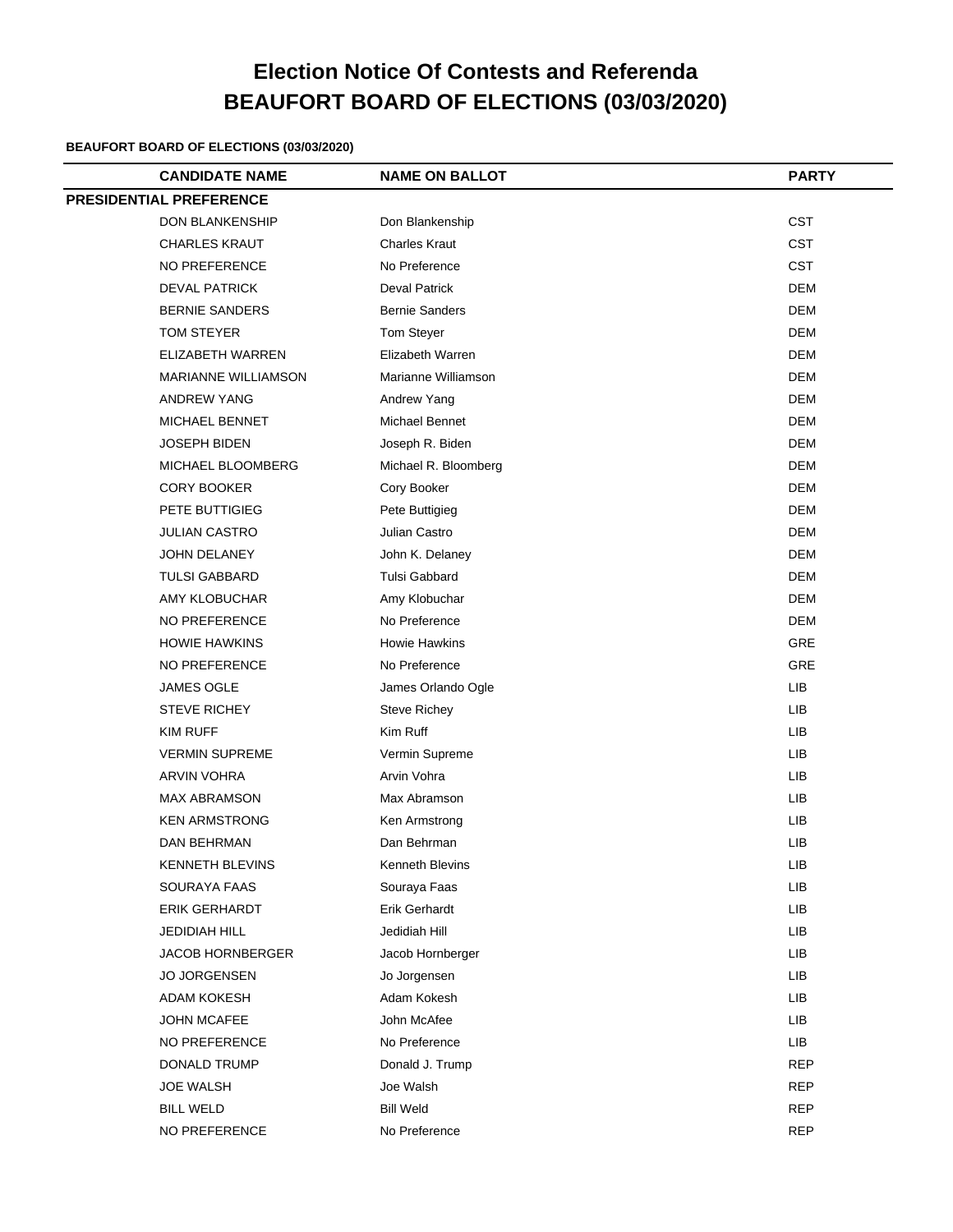|                    | <b>CANDIDATE NAME</b>                 | <b>NAME ON BALLOT</b>       | <b>PARTY</b> |
|--------------------|---------------------------------------|-----------------------------|--------------|
| <b>US SENATE</b>   |                                       |                             |              |
|                    | <b>ERICA SMITH</b>                    | Erica D. Smith              | <b>DEM</b>   |
|                    | <b>STEVEN SWENSON</b>                 | <b>Steve Swenson</b>        | <b>DEM</b>   |
|                    | <b>JAMES CUNNINGHAM</b>               | Cal Cunningham              | <b>DEM</b>   |
|                    | <b>TREVOR FULLER</b>                  | Trevor M. Fuller            | <b>DEM</b>   |
|                    | ATUL GOEL                             | <b>Atul Goel</b>            | <b>DEM</b>   |
|                    | <b>THOMAS TILLIS</b>                  | <b>Thom Tillis</b>          | <b>REP</b>   |
|                    | PAUL WRIGHT                           | Paul Wright                 | <b>REP</b>   |
|                    | <b>LARRY HOLMQUIST</b>                | Larry Holmquist             | <b>REP</b>   |
|                    | <b>SHARON HUDSON</b>                  | Sharon Y. Hudson            | <b>REP</b>   |
| <b>NC GOVERNOR</b> |                                       |                             |              |
|                    | <b>ERNEST REEVES</b>                  | Ernest T. Reeves            | <b>DEM</b>   |
|                    | ROY COOPER                            | Roy Cooper                  | <b>DEM</b>   |
|                    | DANIEL FOREST                         | Dan Forest                  | <b>REP</b>   |
|                    | <b>HOLLY GRANGE</b>                   | <b>Holly Grange</b>         | <b>REP</b>   |
|                    | <b>NC LIEUTENANT GOVERNOR</b>         |                             |              |
|                    | <b>ALLEN THOMAS</b>                   | Allen Thomas                | <b>DEM</b>   |
|                    | <b>WILLIAM TOOLE</b>                  | <b>Bill Toole</b>           | <b>DEM</b>   |
|                    | <b>TERESA VAN DUYN</b>                | Terry Van Duyn              | <b>DEM</b>   |
|                    | CHAZ BEASLEY                          | Chaz Beasley                | <b>DEM</b>   |
|                    | YVONNE HOLLEY                         | Yvonne Lewis Holley         | <b>DEM</b>   |
|                    | RONALD NEWTON                         | Ron Newton                  | <b>DEM</b>   |
|                    | <b>JOHN RITTER</b>                    | John L. Ritter              | <b>REP</b>   |
|                    | <b>MARK ROBINSON</b>                  | Mark Robinson               | <b>REP</b>   |
|                    | <b>SCOTT STONE</b>                    | <b>Scott Stone</b>          | <b>REP</b>   |
|                    | <b>WILFRED WELLS</b>                  | Andy Wells                  | <b>REP</b>   |
|                    | RICHARD BENGEL                        | <b>Buddy Bengel</b>         | <b>REP</b>   |
|                    | DEBORAH COCHRAN                       | Deborah Cochran             | <b>REP</b>   |
|                    | <b>RENEE ELLMERS</b>                  | <b>Renee Ellmers</b>        | <b>REP</b>   |
|                    | <b>GREGORY GEBHARDT</b>               | Greg Gebhardt               | <b>REP</b>   |
|                    | <b>MARK JOHNSON</b>                   | Mark Johnson                | <b>REP</b>   |
|                    | <b>NC ATTORNEY GENERAL</b>            |                             |              |
|                    | <b>JAMES O'NEILL</b>                  | Jim O'Neill                 | <b>REP</b>   |
|                    | <b>SAM HAYES</b>                      | Sam Hayes                   | <b>REP</b>   |
|                    | <b>CHRISTINE MUMMA</b>                | Christine Mumma             | <b>REP</b>   |
| <b>NC AUDITOR</b>  |                                       |                             |              |
|                    | LUIS TOLEDO                           | Luis A. Toledo              | <b>DEM</b>   |
|                    | <b>BETH WOOD</b>                      | Beth A. Wood                | <b>DEM</b>   |
|                    | <b>ANTHONY STREET</b>                 | Anthony Wayne (Tony) Street | <b>REP</b>   |
|                    | <b>TIMOTHY HOEGEMEYER</b>             | Tim Hoegemeyer              | <b>REP</b>   |
|                    | <b>NC COMMISSIONER OF AGRICULTURE</b> |                             |              |
|                    | <b>WALTER SMITH</b>                   | <b>Walter Smith</b>         | <b>DEM</b>   |
|                    | JENNIFER WADSWORTH                    | Jenna Wadsworth             | <b>DEM</b>   |
|                    | DONOVAN WATSON                        | Donovan Alexander Watson    | <b>DEM</b>   |
|                    | <b>NC COMMISSIONER OF INSURANCE</b>   |                             |              |
|                    | RONALD PIERCE                         | <b>Ronald Pierce</b>        | <b>REP</b>   |
|                    | <b>JOHN CAUSEY</b>                    | Mike Causey                 | <b>REP</b>   |